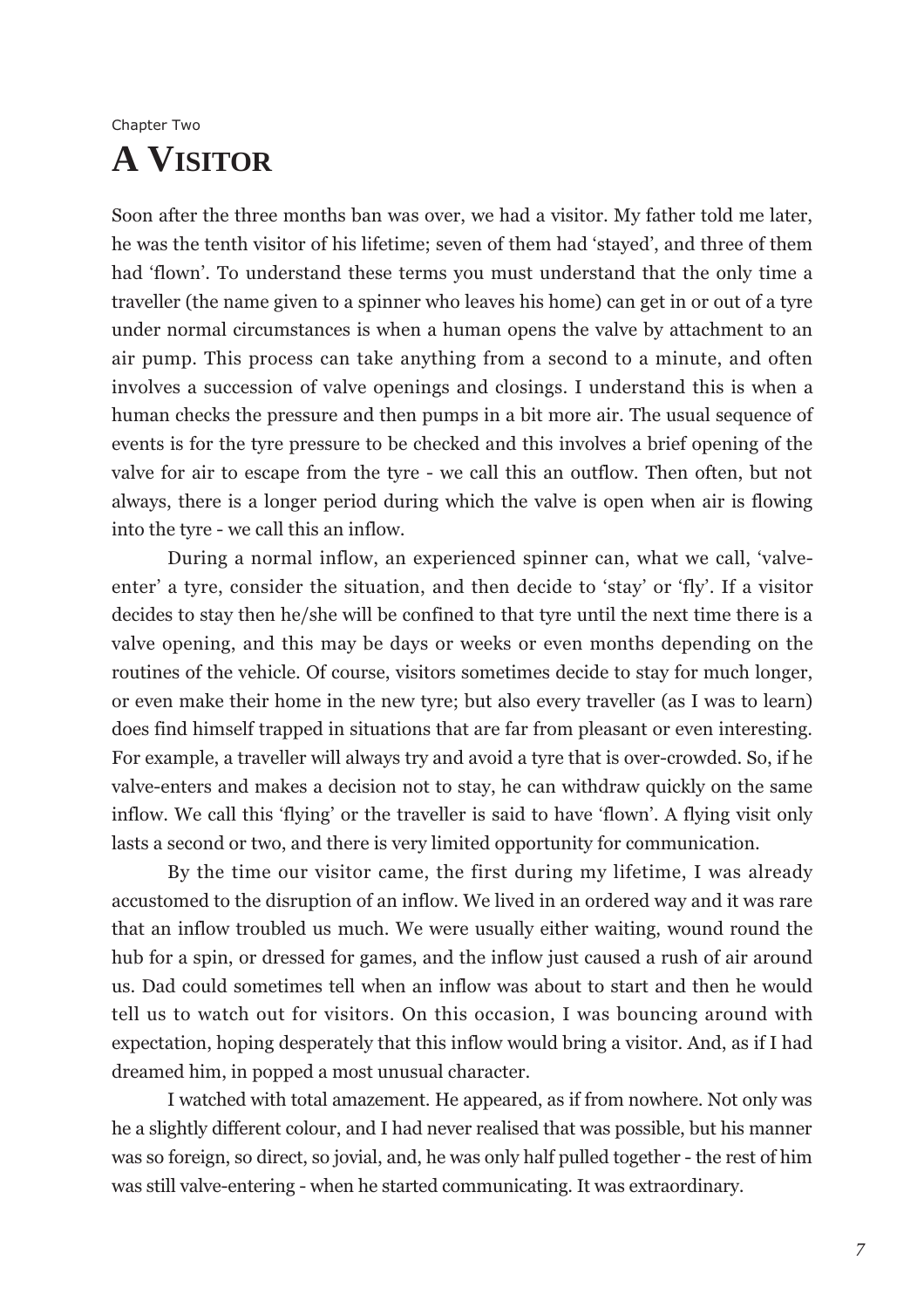'Hi. Pippo's my name. I see you got a nice place here. Got much going for me?'

'We are friendly and we can let you spin,' my father answered cautiously. This was clearly not enough for the traveller, and he responded without the slightest hesitation.

'Sounds dull, I'm flying.' And I could see him already preparing to fly. Almost involuntarily, I screamed out, begging him to stay.

'No can do,' he said, but the valve had closed earlier than he expected. He sat there next to it, clasped onto the tyre wall, his front thinned out ready to dart through should a second inflow follow, but the valve stayed closed. Then the move, which usually follows an inflow, started. I heard Pippo speak under his breath, so to speak (or so to human-speak).

'Damn, and damnation. I was sure this geezer would be pumping longer. Oh well, I suppose I'd better make myself comfortable.' He dropped off the side of the tyre and, as he fell, he pulled himself quick as a flash into a ball, and this was while we were moving. I had never seen that done before. I was bouncing up and down with glee, as we all did during a move> This is the conversation we had, as well as I can remember it.

'So you guys, who are you?'

'I'm ThomasSpin, this is JessieSpin, and our son is called TomSpin.'

'Well, I am glad to meet you. Don't mind what I said before, you know we travellers have to be mighty careful of where we stay, and we prefer to fly if there's a doubt.'

I chirped in almost immediately because I was desperate to know one thing. 'Why do you call yourself Pippo and not PippoSpin, I thought everybody called themselves Spin?' My father told me to be quiet, but Pippo laughed - it was not an unkind laugh, and he was to do it again many times.

'Well boy, I can see you need some educating. Let me just talk to your father first.' And this is what I heard but I didn't fully understand it until later.

'Thomas, I'm here now and I'm glad but I don't want there to be any hostilities, and I need the freedom to spin.'

'I've already said you can spin,' my father replied.

'Everyone says that but doing isn't always the same as saying.'

'No, I mean it, you are very welcome. There are no shortages here. But . . . my boy is very precious and I don't want you setting a bad example or disturbing him in any way. And . . . otherwise, the normal conditions apply - I remain in full charge.'

'No problems. So we have a deal?' Pippo said.

'A deal.' I could tell my father was rather pleased. I was soon to learn how visitors are almost always considered as highlights in a spinners life - like holidays even if they turn out disastrous.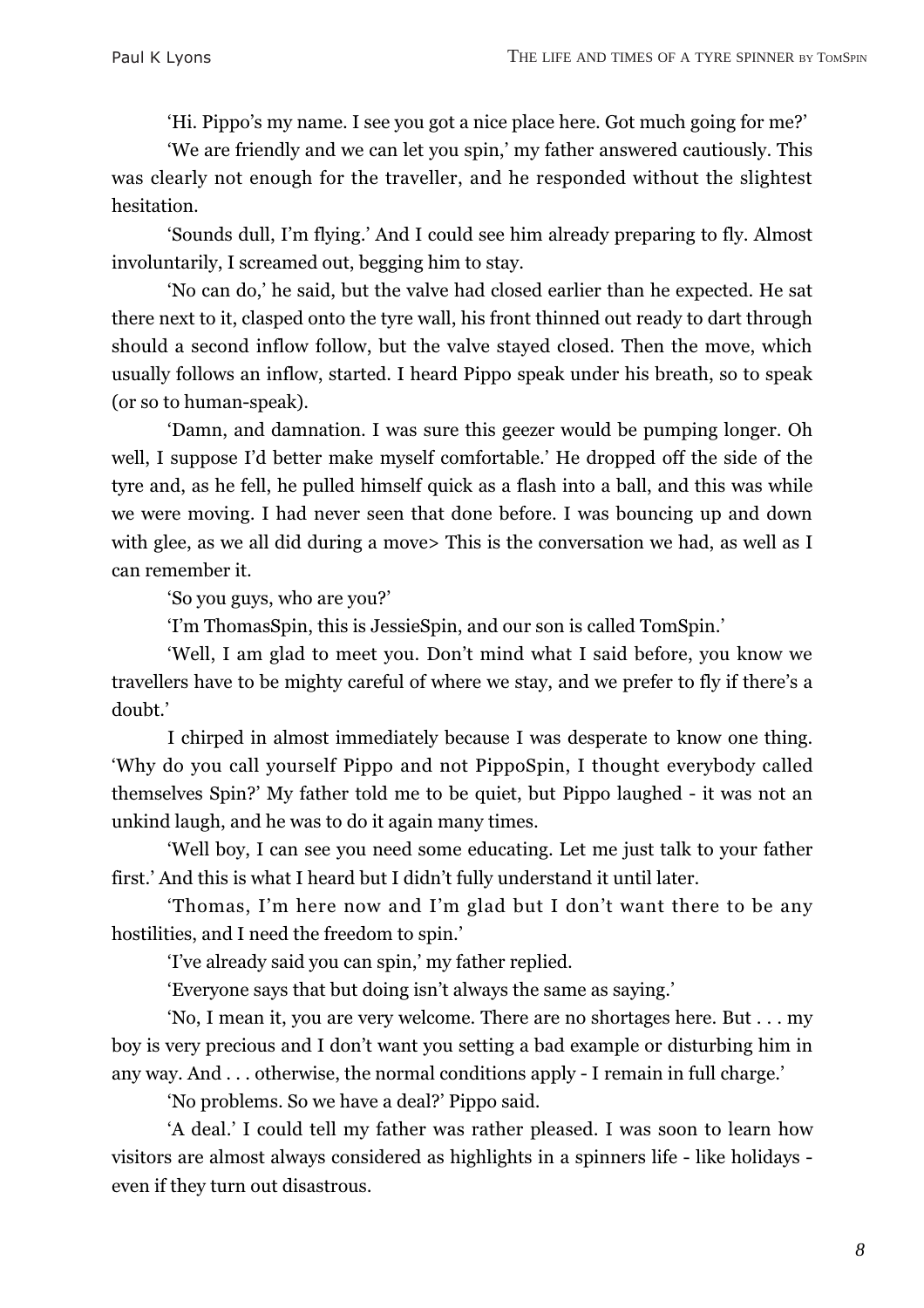After that there was silence while the move continued, all four of us bobbing around. All kinds of questions were going through my mind: where did he come from? did he miss his home and parents? what had he seen? had he ever been trapped? what was the longest spin he'd ever taken? why was he a different colour? I remember I could barely contain my excitement, and every time I bounced near to him I wanted to start my questions. But I thought it might be impolite to pester him immediately and I knew, because inflows did not come very often, that he would be around for a while.

Over the course of the next four weeks I was to learn so much about the world. Imagine, in human terms, if you were about 14 and had been brought up in a small village and you had never seen television and never read any books. You knew there was a world beyond the village but you didn't know how big it was, or even what countries existed. And then, one day, you are given a television and an encyclopaedia. Well, Pippo was my television and my encyclopaedia. Much of what he told me I was to experience for myself later, and I prefer to tell my own tales in my own time. But his visit made such an impression on me I must recount a little of what passed during his stay.

The first proper conversation took place as the move ended and our tyre came to a stop. We all rolled down together to the bottom. Immediately my father began asking Pippo questions. I noticed that, whenever he could, Dad would try and show off his knowledge, but it wasn't much. Neither I nor my mother spoke on this occasion. Pippo told us he was about 25 (in human terms) and that, although his parents had been very good to him, they had used themselves up on having too many children and consequently the tyre had become over crowded. He had left to explore the three other tyres of his vehicle, but found they were all too crowded also. Besides, the trip around the vehicle had whetted his appetite, and so he had decided to travel. He had been travelling for six or seven years. He nearly stopped travelling at one point. It was a small tyre, but one that was very busy and often on the move. There was a family with two daughters one of whom he had taken a liking too. The father was ready to offer him a permanent place, but the mother wasn't sure. Pippo had said he would go for a short travel around the vehicle and bring news of the other tyres, but he had made a mistake and lost the vehicle. He had been very sad but the travelling had been fun, and now he didn't think he would ever settle down. Pippo asked my father if he had ever travelled.

'To my great regret,' he said, 'I never learnt to valve-leave. I tried once but was greatly hurt and never tried again.' I looked at my father with astonishment and I knew he could feel my astonishment even though he didn't acknowledge it. I remember precisely those words - 'to my great regret' - because, when the time came for me to leave home, Dad had no effective argument against me travelling. From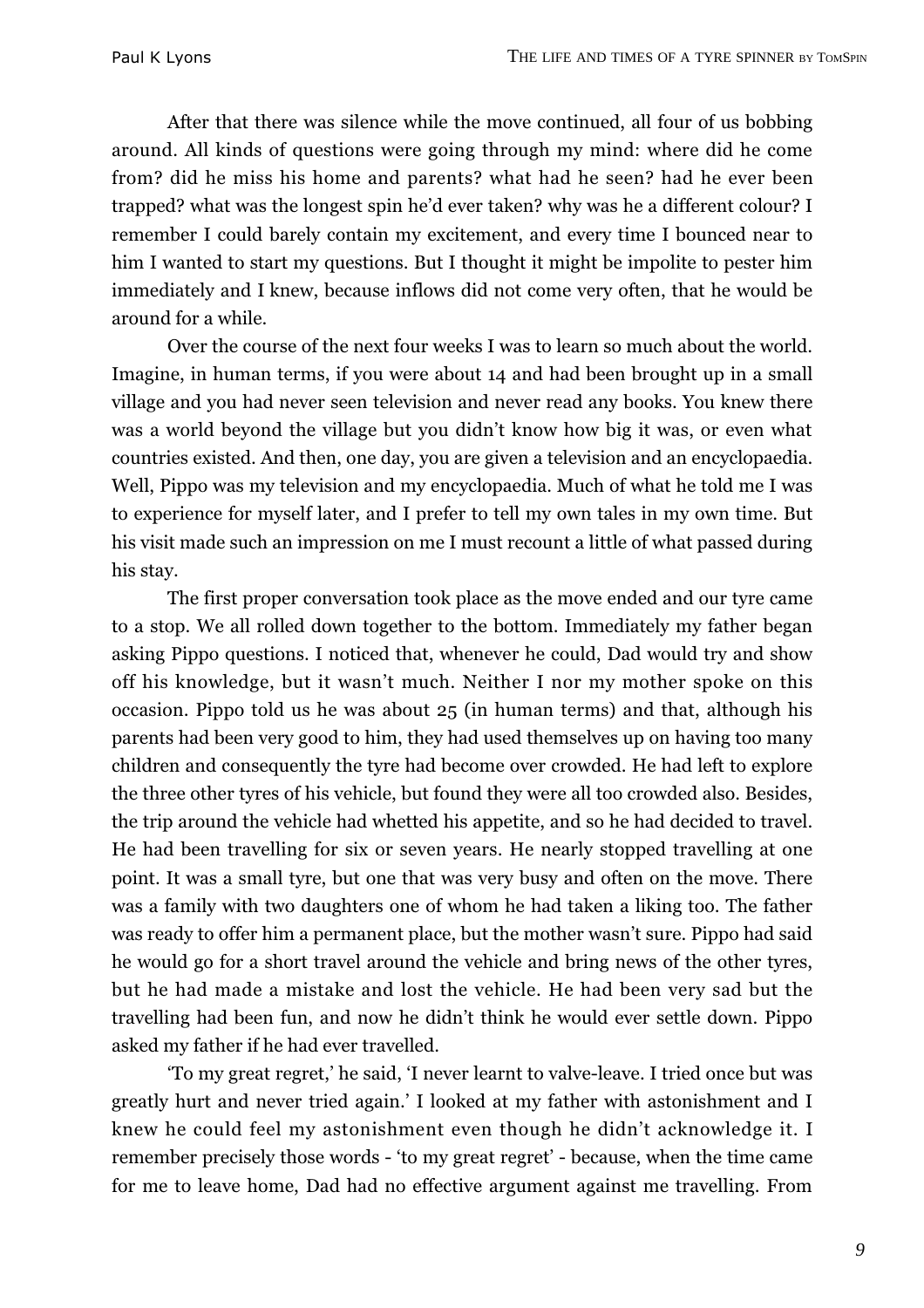that moment on, I also recall how my feelings towards him changed. He had been a giant, the giant in my life. But Pippo was altogether larger, more interesting, more exciting. By contrast, my attitude towards Mum changed dramatically soon after Pippo arrived and this is why.

Since my earliest memories, it had always been Dad who directed our actions. He often told Mum and I when we should go to the hub for a spin; and he tried to control my growing business (without much success). It was Dad who always set up our games, and whenever Mum or I suggested one, he would always find an objection. Even during conversation, it was Dad's contribution that was always more relevant, more important, more imaginative than Mum's, at least according to Dad, and to Mum most of the time.

But soon after Pippo's arrival, both my parents wanted to know if he had visited any of the their tyre neighbours. He said he had flown in one and stayed in another, and not yet visited the fourth.

'I bet you flew from the front near-side,' myDad then chirped. 'There's only old JimSpin and he can never be bothered to communicate.' I wondered how my father knew this so confidently.

'Ha, well news for you then, Thomas, Jimmy's died and there's a couple of travellers in there taken up residency - Pootren and Ko. They spend all their time arguing as it happens, but I didn't discover that until it was too late. I tried to stop them at first but then . . .' And then my mother interrupted.

'Old JimmySpin's died. Oh dear, I did so like him.' This confused me more than ever - how did Mum know him.

'Yeah, Pootren was there when he gave up, I don't think there was any funny business.' (I had no idea what he was talking about) 'Jimmy just gave up one day and Pootren helped him flatten out on the tyre and die peacefully. Pootren had got fed up of travelling and decided to stay. He told me he'd lost the ability to valve-leave and was happy to stay put until he went the same way as Jimmy.'

'JimmySpin was so good-hearted, I'm sorry he's gone.' At this point I could no longer restrain my curiosity.

'Was he on a visit then once?' I saw my father give me a disapproving look, and then he looked sternly at my mother. But she ignored him.

'No TomSpin,' she said, 'I knew JimmySpin because I stayed with him for a year or so.'

'You mean you've been travelling?' I could hardly believe it.

'Yes, only around our vehicle, I've been in each tyre.' So my Mum had been travelling but my Dad hadn't, yet it was he always who spoke so confidently about the world. I sent out the warmest of feelings Mum's way, and I could feel her smiling back at me, but her smile was tinged with sadness.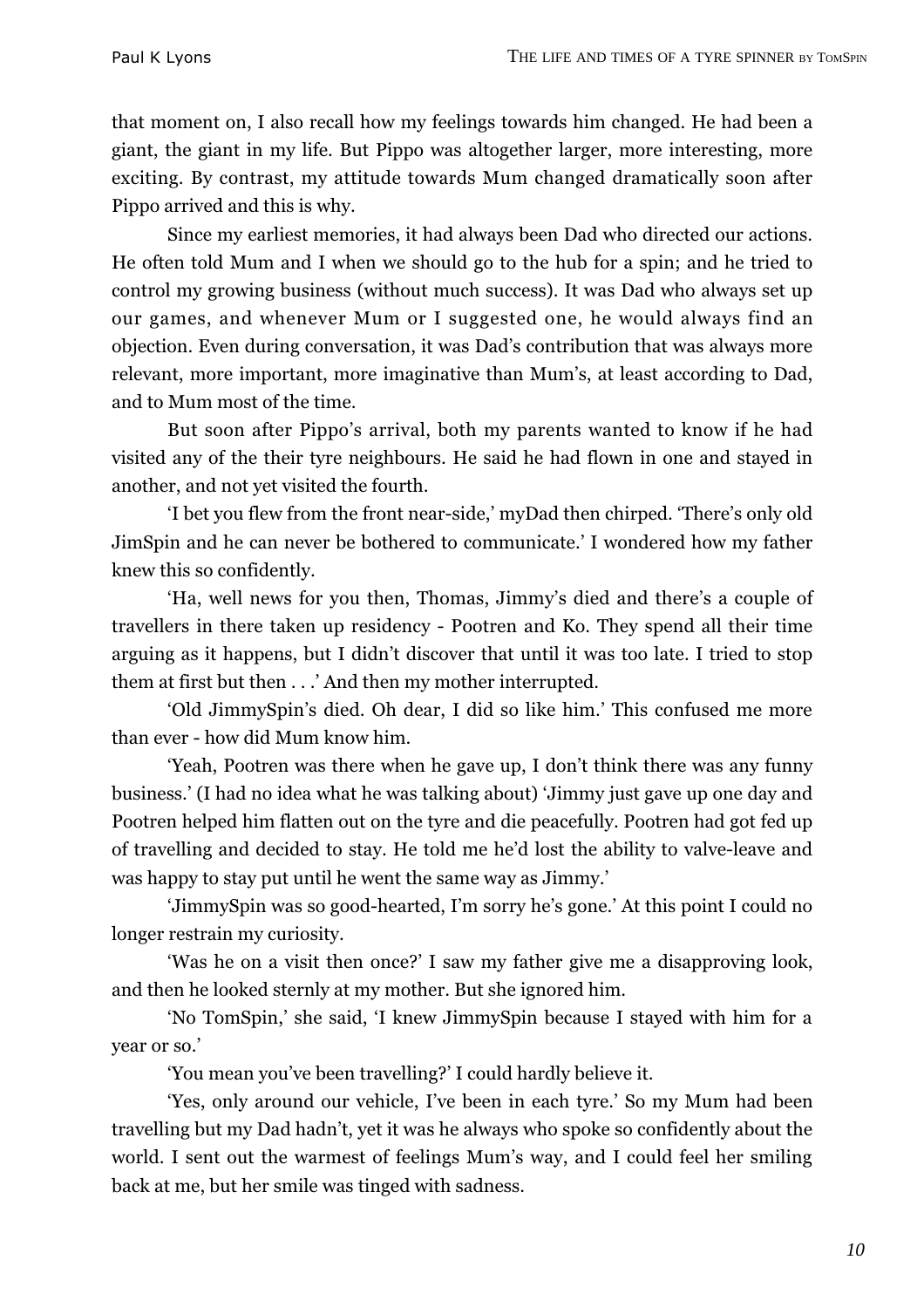'Didn't know him myself,' Pippo said, 'I can though recommend Pootren and Ko, if you ever get out again. They argue about anything and everything. I tried to stop them but then they would join sides and shout at me. It took me a while to realise they really enjoy it - good entertainment.'

My Mum was lost in her thoughts and then suddenly she turned on Dad, disregarding what Pippo was saying entirely. 'It's not true he doesn't, I mean didn't, communicate. That's just what that visitor said one time, what was his name, I forget now. He was ill, and didn't have the energy. He was a great talker when I knew him.'

And I saw, I think for the first time, how completely I had relied on Dad for information. Yet what did he really know? He must have picked up on my thoughts, for he rolled away from us all, disgruntled, saying he needed a spin. He slouched back soon enough when he realised he was missing out on some gossip.

Pootren and Ko lived in the front near-side tyre. (You may wonder how we know which tyre is which, when our world is confined to dark insides. I have no clear answer for you, and we certainly have no inkling of the geography, as you call it, between vehicles. However, many spinners do, over time, pick up a local knowledge about their own vehicle and the relationship between, and occupancy of, the four tyres - of course the same is not true in the cities, but that comes later, much later in my story.)

As I was saying, Pootren and Ko lived in the front near-side tyre. We also discovered from Pippo that he had spent an unhappy period in the back near-side tyre. He said it was very crowded - seven spinners in all - and there was a very bad atmosphere. Fortunately, on that occasion there had been a short interval, of one or two weeks, between inflows and he did not have to put up with it for long. Mum told us there had only been five spinners when she was there and she talked about it as an 'evil place' and said she was lucky to get out alive. Pippo was very interested in information about the fourth tyre, the rear offside, so that he could make a decision on whether to try for it next or not. At the time of Mum's visit there had been a 'respectable family' of four and, unusually, they tried to discourage visitors. They were a very ordered group and the children had finished their growing business and she didn't think they would be travelling. Pippo said he might give it a miss. But my mother was not above a bit of mischief and she told Pippo how one of the children was a very bright girl and might prove interesting company for him.

Now I must tell you about our games. Apart from spinning, and the growing business, and our telepathic kind of communication (which I am describing for you mostly in human terms of seeing and talking and feeling and so on), we also spend a lot of time in playing games. These broadly divide into two types: physical and mental. I won't say anything about mental games at the moment because these are more for adults, and they come later. Physical games can also be divided into two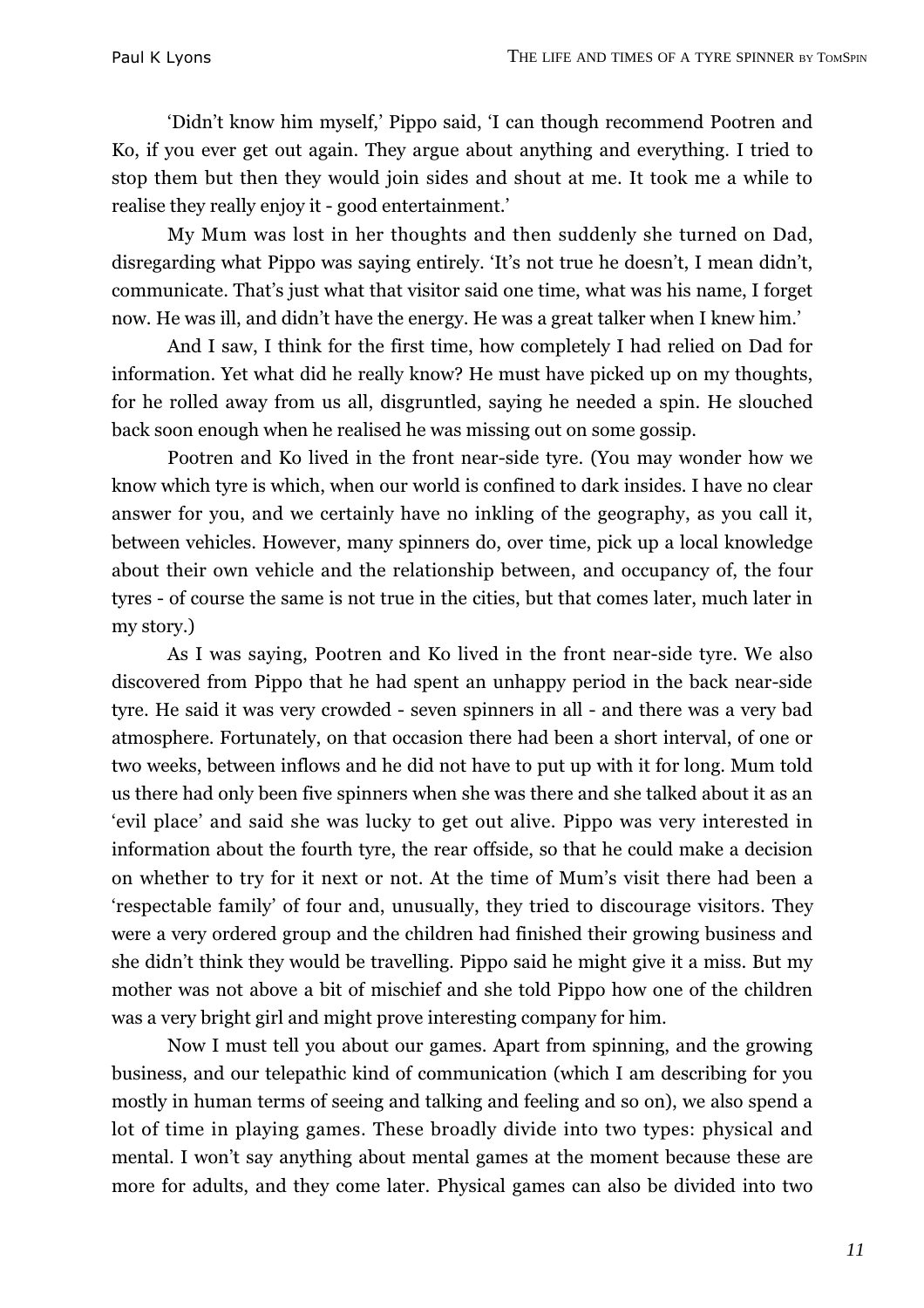groups, those played when a vehicle is stationary and those played on a move, but the same games can often be adapted for both states. My favourite at the time of Pippo's visit was Tangle, and Tangle I was to discover is one of the most widespread games played among spinners who are relatives or close friends. In its simplest form, all the players simply extend themselves, wrap themselves into a knot or tangle, and then, on a given signal attempt to restore themselves to a given shape as quickly as possible. I always wanted to play this more than my parents. But, because Tangle encourages young spinners to learn to manoeuvre themselves quickly and skillfully and because it is good exercise - my father was always telling me how body laziness is a dreadful disease among spinners - I could usually coerce one or other or both of my parents to play on educational grounds. At the time of Pippo's visit, though, the game had become a bit tedious and I was excited at the thought of a new player.

When the conversation with Pippo died down, my father said it was time to play a game. I immediately suggested Tangle, but was told to keep quiet. I could feel that, once again, Dad was disapproving of me. My mother whispered that Tangle was a game for families and close friends and that, usually, one did not play it with strangers. I was much peeved but kept quiet. The two men discussed a number of games I had never heard of and my mother said nothing. In the first half of Pippo's stay, this kind of conversation - what is called a negotiation - was to take place often, later the two men relaxed and became friendly enough even for Tangle and we had some of the best games I can remember. That first time, though, we ended up playing Twist. This is a boring game. One person says a number and a shape, and then, on a count of three, everyone has to get into that shape with the right number of twists. We started with just speed as a factor, but Pippo won every game and then we introduced a second factor - the tidiness of the twists - and then my mother won mostly, which infuriated Pippo. Pippo never liked losing anything and that was very good for me because I really had to struggle to keep him interested. I don't want to criticise my mother and father but, until Pippo came, they had always let me win games, and I had grown up thinking I could always beat them, even when they tried their hardest.

Without any doubt the time with Pippo was the most exciting of my life up until then. There was all the negotiation between the adults, which I loved to listen to but barely understood, there were old games played with more intensity and new games to learn. Sometimes, when Mum and Dad took a spin together or wanted to be alone, I would have Pippo all to myself and I treasured those periods, because I could pester him with questions without Dad interfering. Then he would tease me and laugh, but only in a friendly way and he always ended up answering my queries. He told me, for example, his name was Pippo and not PippoSpin because where he came from no-one used Spin on the end of their names. As often happened during, my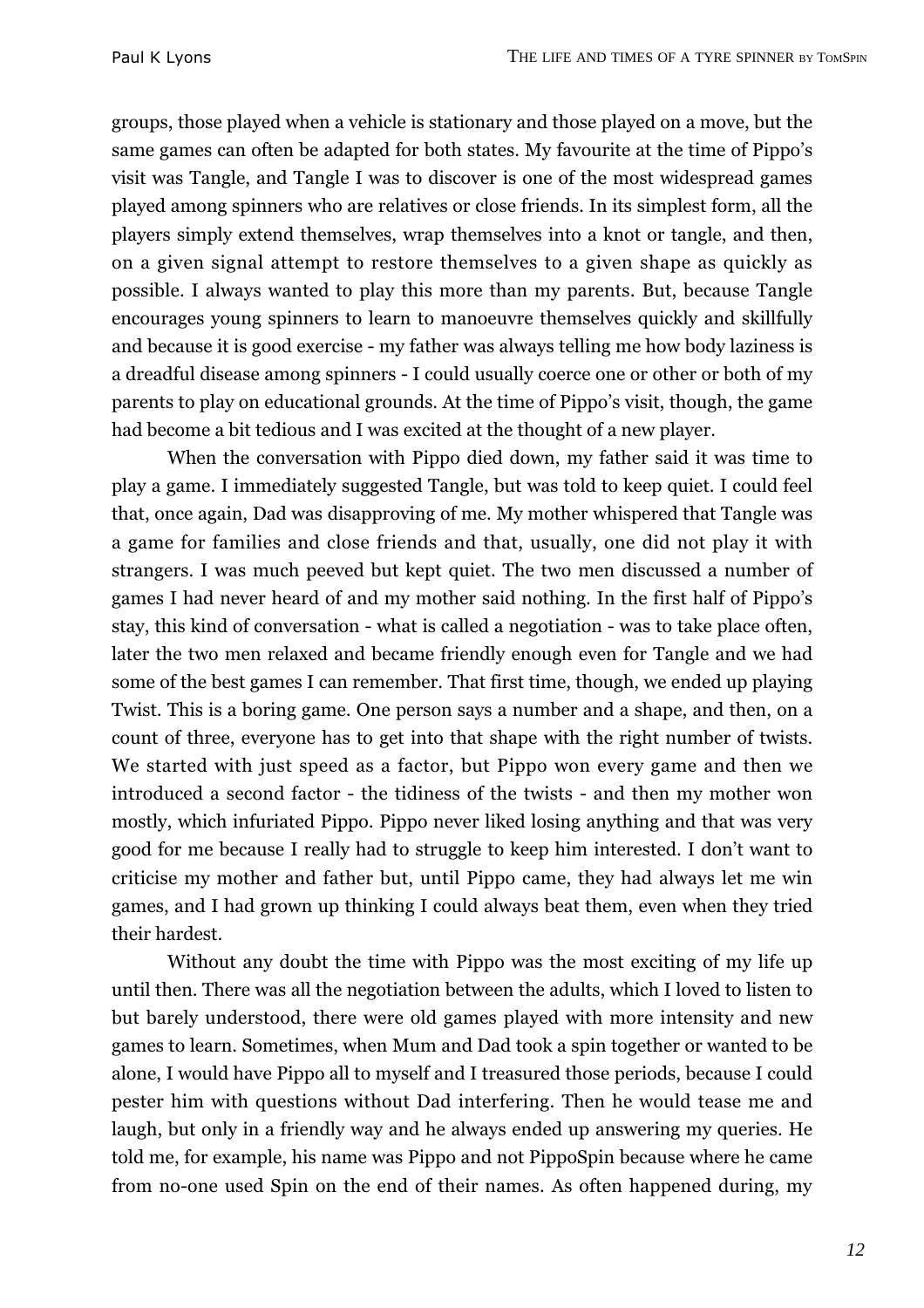amazement would inspire him to tell me yet more astonishing facts about the world of the tyre spinners.

On this occasion, he went on to tell me about spinners who cannot communicate and therefore do not have names, and those who can communicate a little but still do not have names. He told me that there are spinners who always use the suffix Spun instead of Spin, and some who use Span, and Turn and Turning and Turningful, and Turningfulness. Once, Pippo said, he had met a girl called CatherineTurningfulnesses who insisted on him using her full name every time he talked to her. Sometimes, though, I would not believe him and thought him given to exaggeration and invention. When I insisted on knowing the truth he pressed home his advantage without pity. There are spinners, he carried on, whose names are so dissimilar to ours that we cannot even say them properly. And then, for another example, he spelt out for me a name something like yycc-yycc-oopxx. At this point I was convinced he was pulling my leg. But he wasn't. To his credit, Pippo had a way of letting me know - a certain tone - that, joking aside, his information about the world was the truth. And, later, I never found anything he had told me in that tone to be false.

Given my preoccupation at the time with learning to spin and the growing business, I was anxious to gather from Pippo as much knowledge as I could about these processes. I had expected him to spend long periods on the hub in order to keep up his energy store but he already knew the pattern of the vehicle having spent some time in the other tyres. He taught me that, if I was ever to go travelling, I would need to be able to recognise time and move patterns quickly. This was not as easy as it seemed. He told me he had been to many homes where the owners lived in complete ignorance of the move patterns yet he, Pippo, had worked them out within one or two weeks. The easiest ones to distinguish are the daily ones, he said, because they are so frequent. The weekly cycle, though, is not so well understood. For example, your father, he explained, does not seem to understand that there is a much better chance of a good spin every sixth and seventh day - the human weekend. In some vehicles, Pippo said, it works the other way round - good spins on days one to five and almost nothing on day six and seven.

So you see, Pippo only needed to sit on the hub on days six and seven to get more than enough energy. Since neither my father nor mother understood the seven day pattern, they thought, at first, it was just luck that Pippo got on to such good moves. After a while, Dad got jealous and had a row with Pippo who told him the secret. That was the single best gift Pippo gave my father. But everything Pippo did and said was a present for me. He also gave me tips on how to move my body while on a spin. I know this kind of information is not really of interest to humans but, in essence, he showed me how to hold on with my ends, alternating loosely and tightly,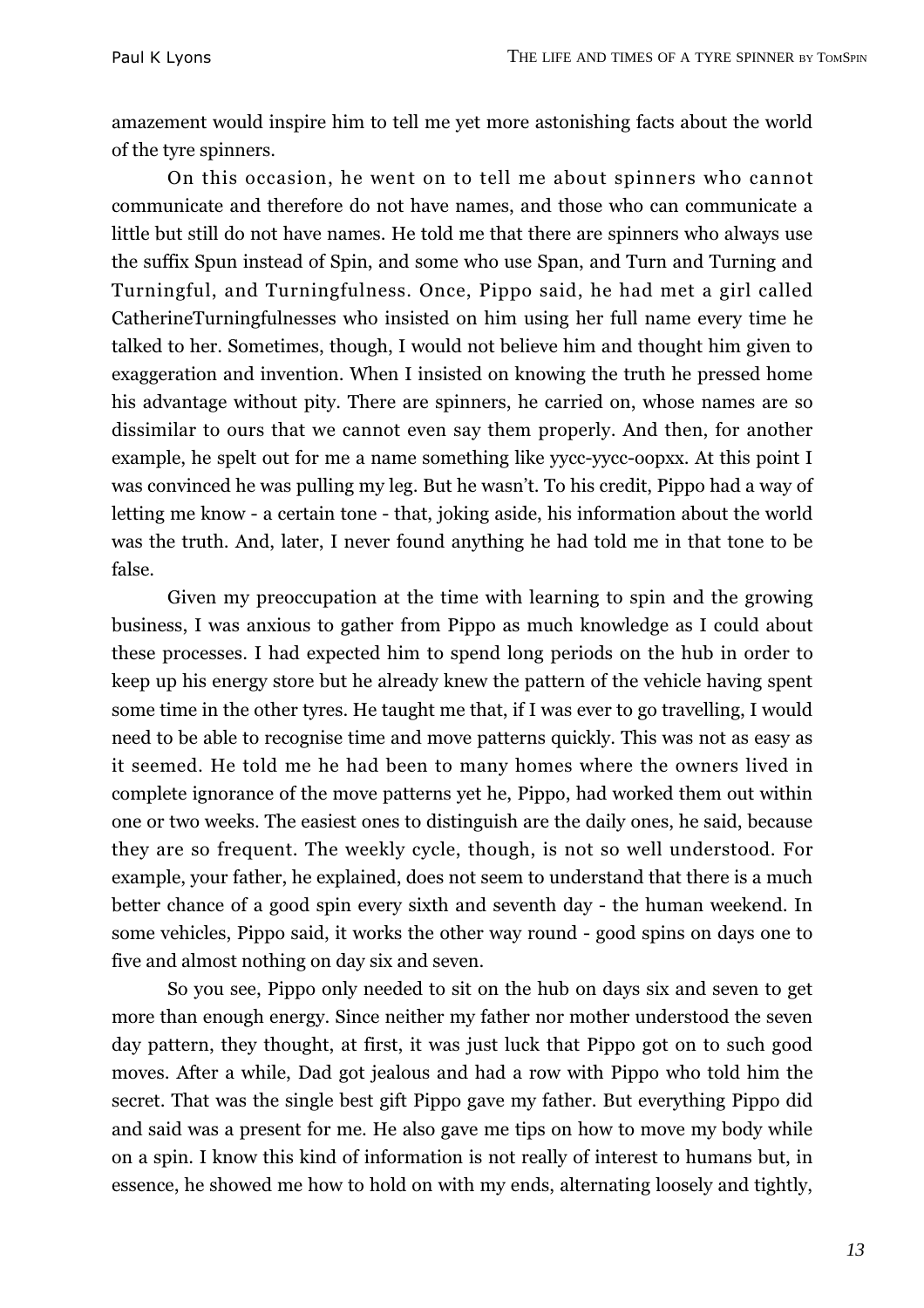and not to grip with the middle part of my body. This system allows a spinner to stretch out much more quickly with the movement of the tyre. On an average move, Pippo managed to wrap himself round the hub forty or fifty times, and on a fast move we saw him do a hundred once. We were all so impressed by this that we congratulated him afterwards as though he had set a record - well it was a record for our tyre.

'That's nothing,' he said, 'I seen youngsters do 300-400 on a regular basis, and the highest I ever heard of was 1043. The highest I ever seen was 570 and that was something.'

'And what's your record?' I asked in my hero-worshipping way.

'I did 300 once, and once only, and I was within a molecule of splitting! Of course, the size of a spinner makes a lot of difference; and some folks make an adjustment for size. If you're going for a real record you need to get your size measured exactly. Very roughly, because I'm small, I would be allowed to increase my number by 55% - so you could say my record is nearer 450.'

Pippo gave me one vital piece of intelligence. He explained how I could undertake the growing business while the vehicle was on a move as long as there were no other spinners bouncing around. If there were any spinners loose, he said, they would almost certainly collide with me and that could really hurt and cause damage. The advantage of doing the growing business on a move, he explaine, is that you need far less effort to absorb the same amount of molecules. Pippo advised me not to tell my parents about the technique but just to do it when they went on the hub. His advice, as ever, was excellent. If I had told Dad what I was going to do he would have forbidden me and I would probably never have tried. Later, I also discovered there are some drawbacks to doing the growing business on a move.

What else should I tell you about Pippo's stay? Not only did he introduce me to a number of new games - Tumble, Tap, Tip, the race game Tyro, Trumps, Topper but he taught me tactics for most of them too. Tag was my favourite and I never tired of it. I think both my parents knew the game but they had never played it with me, and neither did they want to play it with Pippo. Tag is simply a game of chase. One spinner chases the other, and, when he has caught him, the other has to chase him back. Because he was so athletic and I was still so young, Pippo would always even up our chances through one innovation or another. It was most fun when he divided himself into three or sometimes four different players, so that it was as though there were five of us playing. Of course, each part of him was still connected together by means of what we call a link (a thin part of himself) but it didn't count if I just caught one of his links. Because it became quite easy for me to catch one of four parts, none of which had quite the manoeuvrability of Pippo as a whole, he was allowed to use his links to get in my way. Sometimes we played Tag on the move, but whereas we could